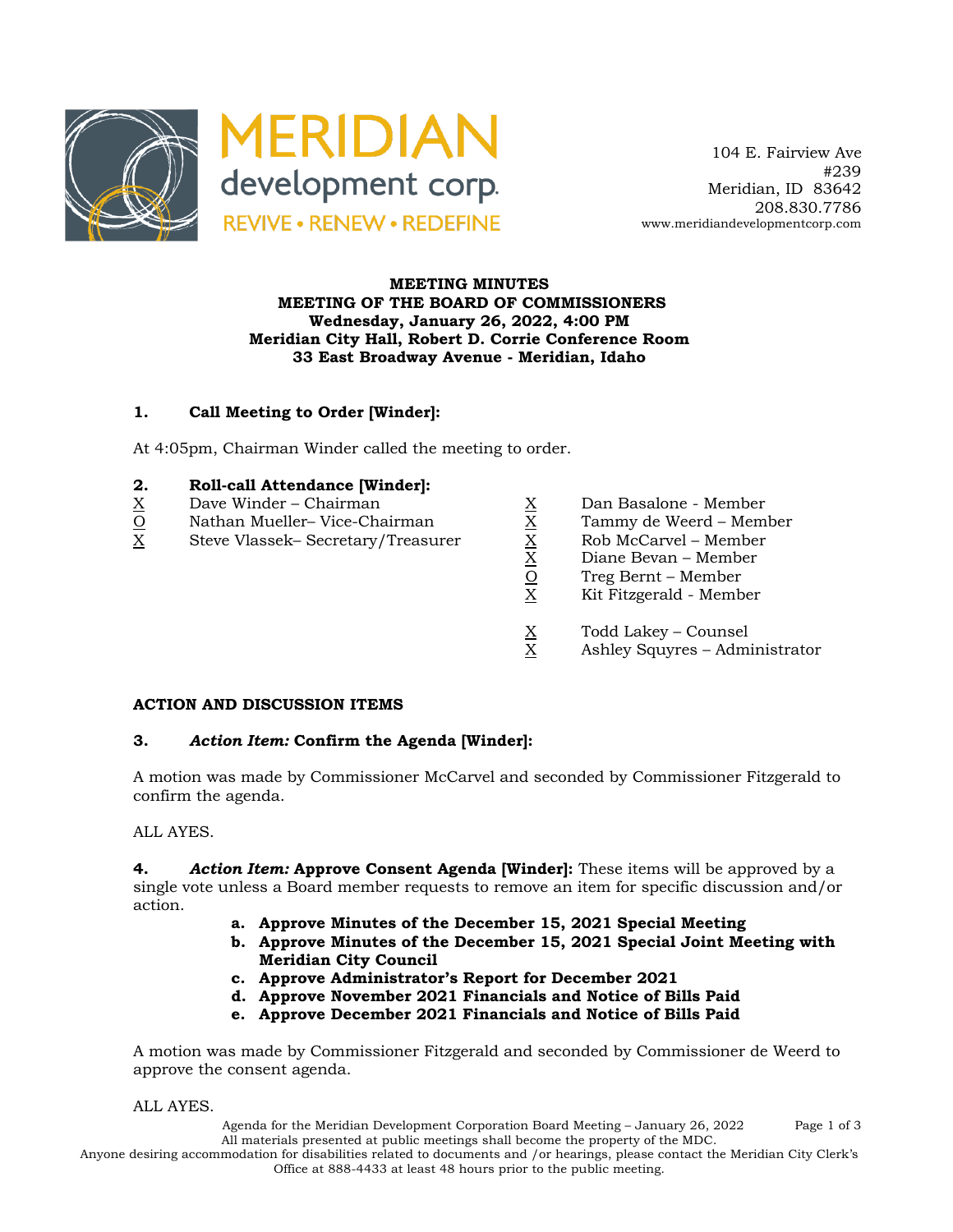# **5.** *Discussion Item:* **Legislative Update [David Lehman]**

David Lehman provided a legislative update to the board that included Rep. Addis' bills regarding impact fees for highway districts. Currently there are no URD related bills but expect there to be some presented.

## **6.** *Action Item:* **Consideration of approval of the FY2022 Legislative Consultant Scope of Services and corresponding resolution 22-001 [Squyres/Lakey]**

Squyres introduced the item to the board. Counsel Lakey read the resolution into the record. A motion was made by Commissioner Bevan and seconded by Commissioner McCarvel to approve the continuation of the legislative scope of services with David Lehman.

ALL AYES.

### **7.** *Action Item:* **Consideration of approval of the Development Agreement related to project site work for the Union 93 development for Galena Development and corresponding resolution 22-002 [Lakey/Squyres]**

Counsel Lakey reviewed the DA with the board which allows for reimbursement of certain project improvements up to \$750k. Galena would be allowed to submit towards these costs through December 31, 2026. There were no questions from the board. A motion was made by Commissioner McCarvel and seconded by Commissioner Fitzgerald to approve the Development Agreement.

ALL AYES.

# **8. MDC Project Updates [Squyres]**

Squyres provided an update on the following projects/items to the board: the new URDs finalization; the kickoff meeting with River Caddis and the MOA discussions; Destination: Downtown update; the Nine Mile floodplain; and the first FY22 revenues received.

**9.** *Discussion Item:* **Counsel's Report [Lakey]:** Counsel Lakey will review legal topics that need to be brought to the attention of the Board.

No report.

**10.** *Discussion Item:* **Administrator's Report [Squyres]:** Administrator Squyres will review topics that need to be brought to the attention of the Board.

No report.

# **11.** *Discussion Item:* **Chairman's Report**

Chairman Winder discussed his recent Leadership Meridian experience.

# **12. Public Comment**

No public comment.